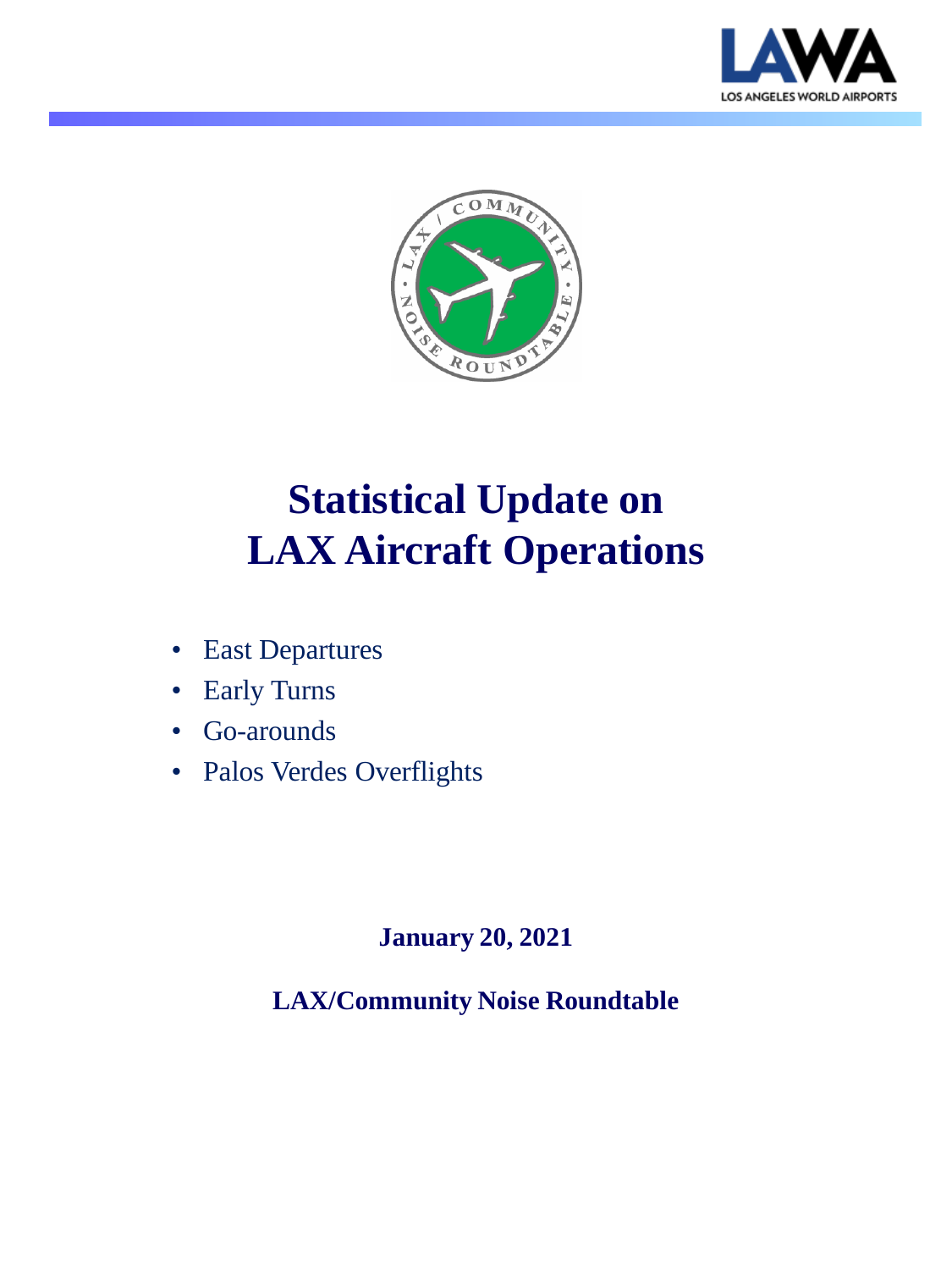## Non-Conforming East Departures Midnight to 6:30 AM



The graphs below show a summary of aircraft operations departing to the east while the airport is still conducting westerly departures between midnight and 6:30 a.m. These individual easterly departures usually occur when the pilot of a heavy aircraft (e.g. B747s) determines that the tail wind is too great for the weight of the aircraft and requests to depart east into the wind for aircraft safety.



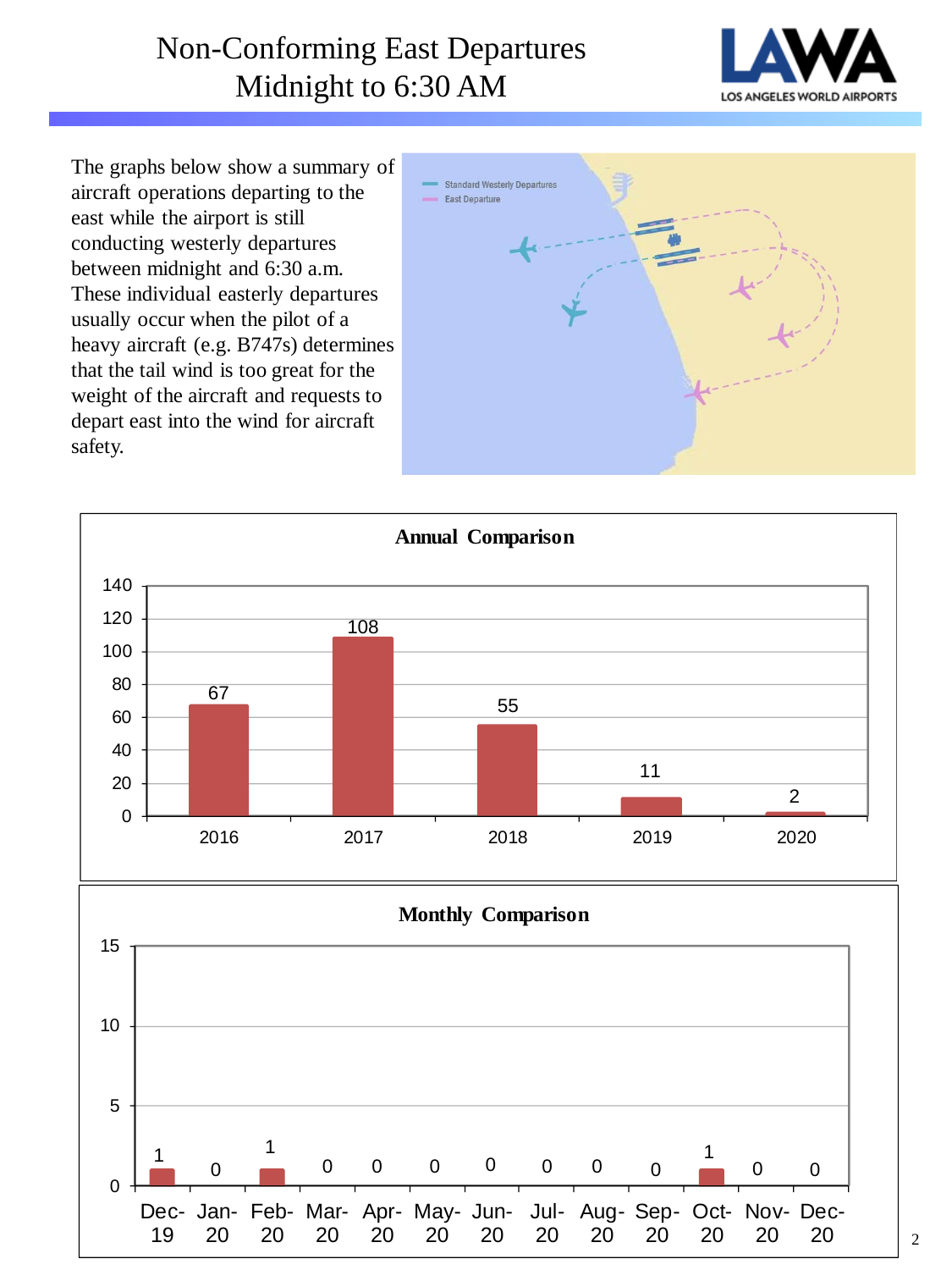# Early Turns



An "early turn" occurs when an aircraft on a westerly departure from any of the four LAX runways initiates a turn prior to reaching the shoreline that results in the aircraft flying over the community to either the north or south of the airport.



### Annual Comparison



#### Monthly Comparison



Note: Preliminary numbers are shown for Early Turns that occurred for Nov and Dec 2020. Final numbers may vary slightly after investigation is complete.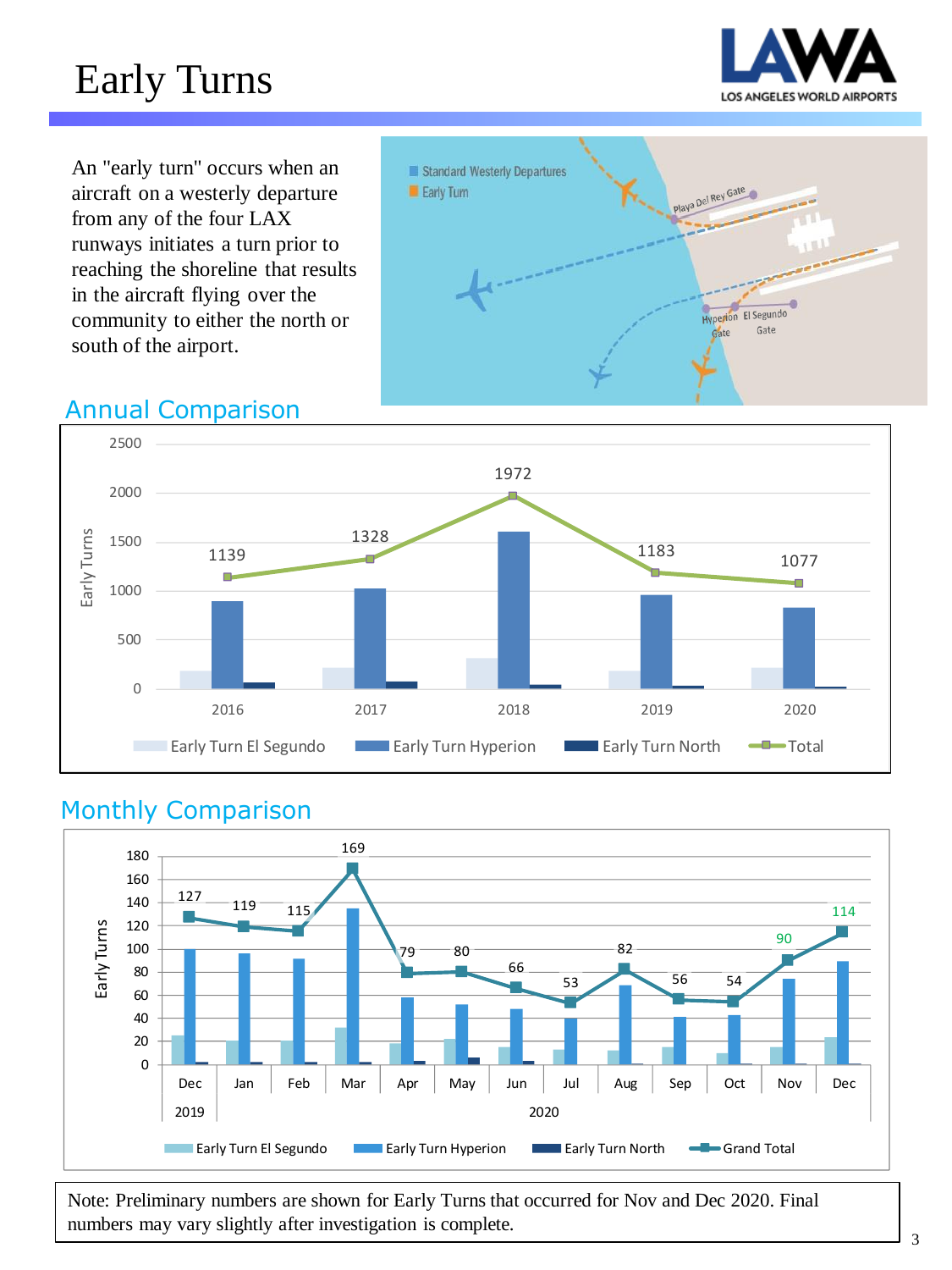

Go-arounds usually occur when **Example of Go-arounds** aircraft are unable to land on their first attempt and would have to circle back around to rejoin the arrival route to land at LAX. The graphs below provide statistics for the number of go-arounds at LAX.





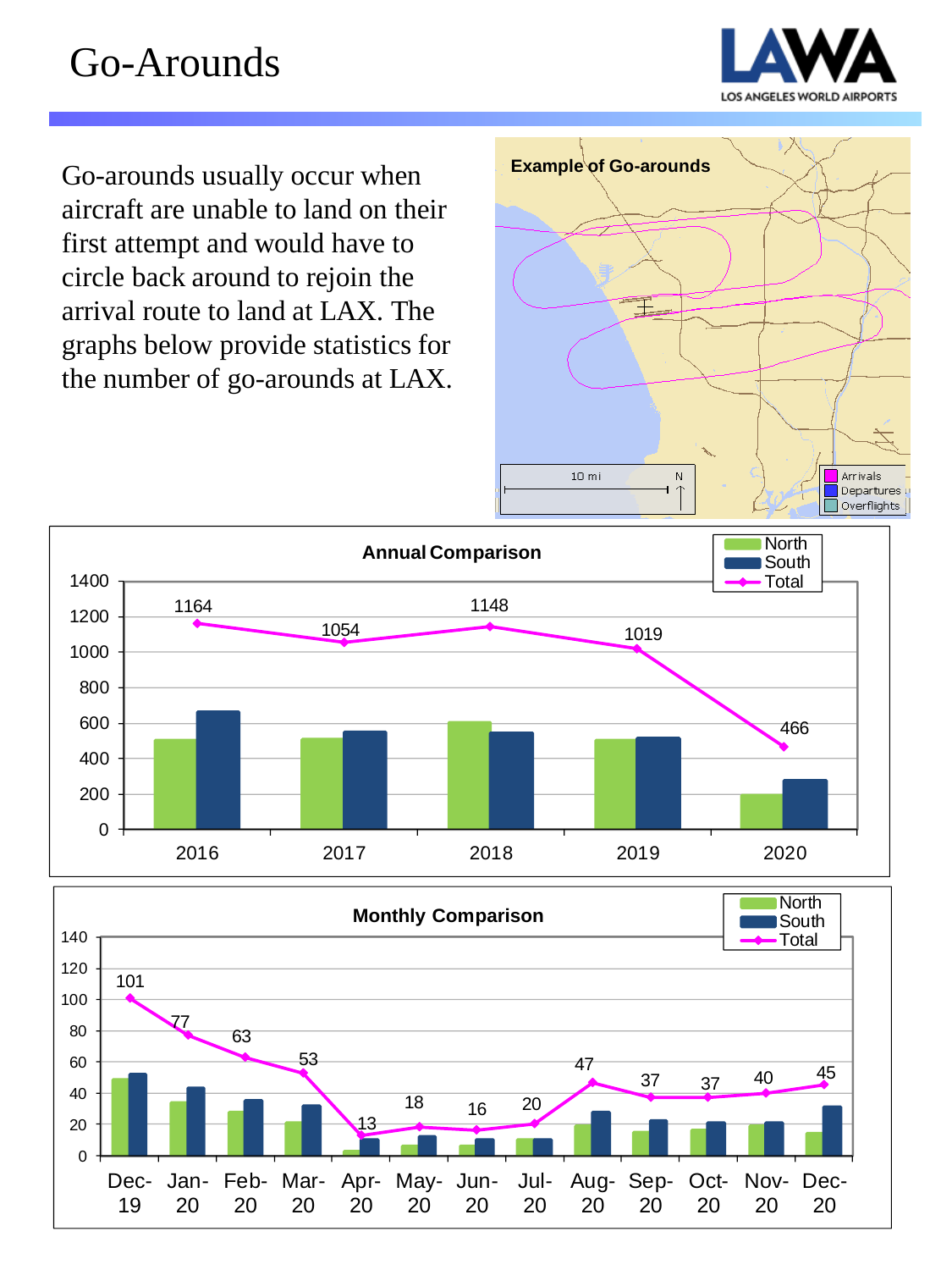### Palos Verdes Peninsula – Turboprop Overflights



The graphs below show statistics of southbound turboprop aircraft that depart from LAX and fly over the Palos Verdes Peninsula, following an established FAA departure route.

**Note:** Prior to SkyWest's fleet mix change (turboprop to jet aircraft) in early 2015, the number of southbound turboprop departures were about 800 per month, with around 300 aircraft flying over the PV Peninsula.







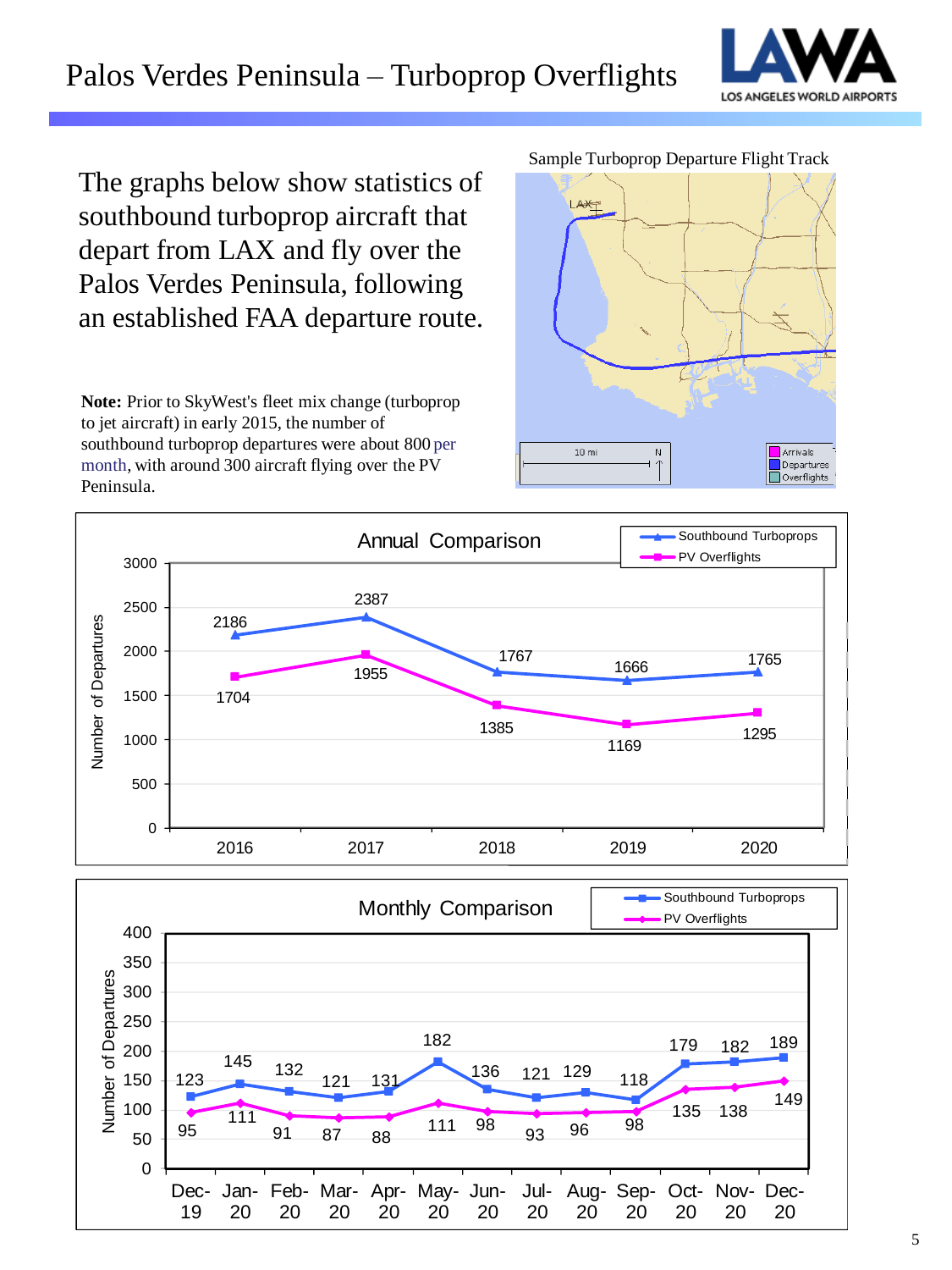

The graphs below show the total number of jets turning south upon departure from LAX and the number of those departures that fly over the Palos Verdes Peninsula.

Sample Jet Departure Flight Track Over PV Peninsula